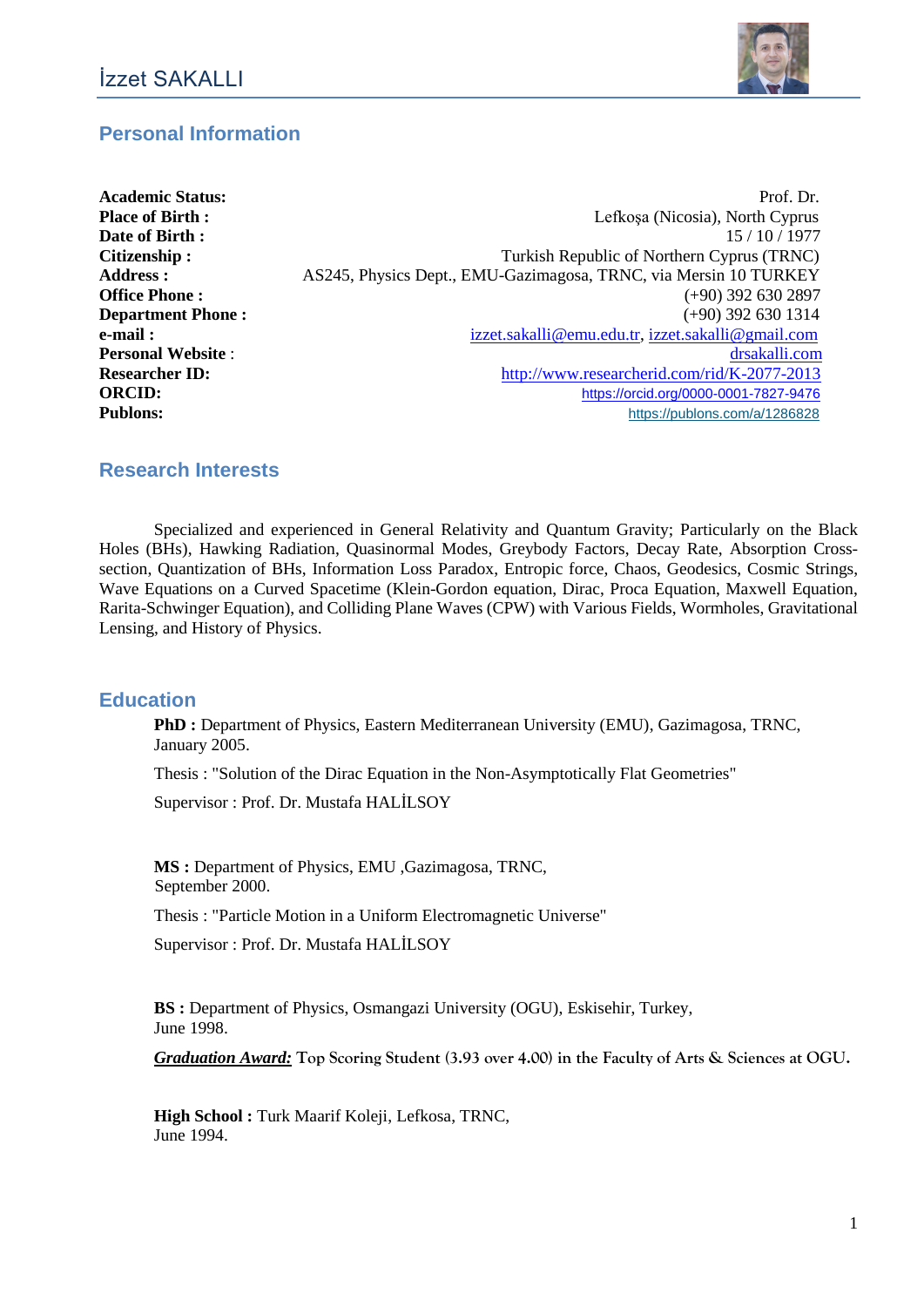### **Teaching Experience**

 $\ddot{\bullet}$ Teaching Assistant (Tutor) in Physics at EMU for undergraduate students studying in the departments of Engineering and Mathematics. (*as being MSc & PhD student*)

PHYS101 (Physics I: Mechanics), 1998-1999. PHYS102 (Physics II: Thermodynamics and Electromagnetism), 1999-2004. PHYS201 (Modern Physics), 2000-2004. "PHYS101 and PHYS102" - Lab. Sessions, 1998-2004.

÷ Lecturer in Physics at EMU for undergraduate students studying in the departments of Engineering, Mathematics and Architecture. (*as being PhD student*)

PHYS101 and PHYS106 (Physics for Architects), Fall 2004.

Lecturer in Physics for undergraduate students studying in the departments of Engineering, Mathematics, ₩. Architecture and Education. (*as being Part-time Academic Personal*)

PHYS101 and PHYS102. PHYS253 (Physics for Designers). FIZK101 and FIZK201 (General Physics I and Physics I, in Turkish). FIZK203 (Introductory Physics, in Turkish).

÷ Instructor in Physics (*as being Full-time Academic Staff*) for undergraduate/graduate students studying in the departments of Physics, Engineering, Mathematics, Pharmacy, Health, Biology, Architecture and Education. (March 2008 – Present)

PHYS101 and PHYS102 PHYS253 FIZK203 FIZK103&104 (General Physics I&II for Engineering Students, in Turkish). FIZK105 (Health Physics for Radiotherapy Students, in Turkish). FIZK101,102, 201& 202 (Physics I&II for the Students in Education Faculty, in Turkish). FIZK109 (Physics for Physiotherapist, in Turkish) FIZK204 (Introduction to Modern Physics) FIZK211 (General Physics III; Waves and Optics, in Turkish). FIZK301 (Special topics in Physics: Semiconductors and Superconductivity, in Turkish) PHYS111 [Basic Physics *(Physics for Pharmacists)*] FIZK402 (Astrophysics, in Turkish) PHYS500 (Master Thesis in Physics) PHYS511 (Classical Mechanics I) PHYS600 (PhD Thesis in Physics) PHYS603 (Selected Topics in General Relativity - I) PHYS605 (Selected Topics in General Relativity - III) PHYS621 (Classical Mechanics II)

#### **Supervisorships**

**PhD Co-Supervisor-1:** Hale Paşaoğlu's PhD thesis which was entitled as "Information Loss Problem in Linear Dilaton Black Holes", October 2009-May 2012.

**PhD Supervisor-1:** S. Fatemeh Mirekhtiary's PhD thesis which is entitled as "Hawking Radiation of NAF Black Holes via Hamilton-Jacobi Method", September 2012-May 2014.

**PhD Supervisor-2:** Gülnihal Tokgöz's PhD thesis which is entitled as "Resonance Frequencies of Black Holes", March 2015-Present.

**PhD Supervisor-3:** Huriye Gürsel's PhD thesis which is entitled as "Black Hole Evaporation", October 2015-Present.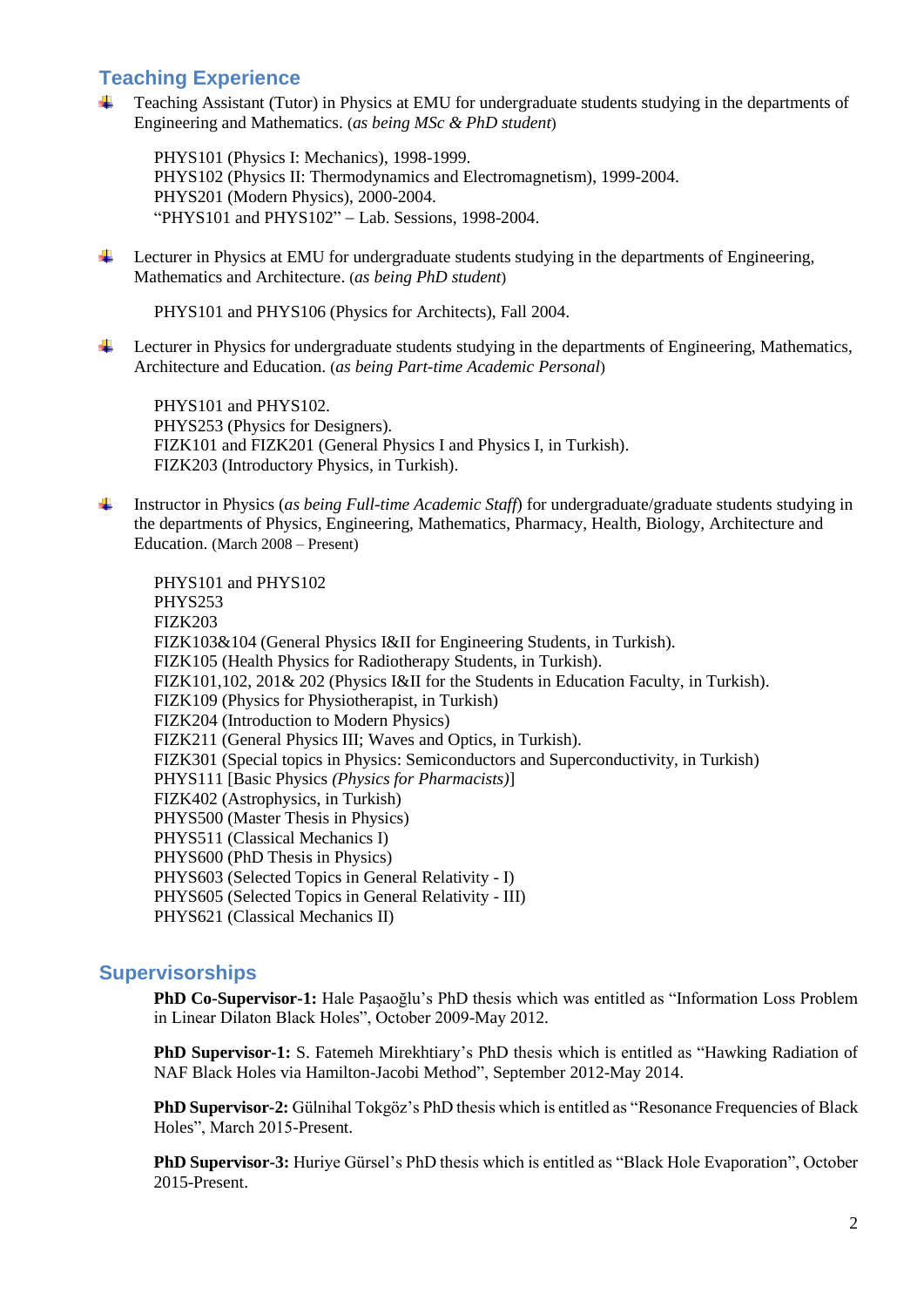**MS Supervisor-1:** Atena Farahi's master thesis which was entitled as "Effect of the Dilaton on the Entropic Force", September 2010-June 2011.

**MS Supervisor-2:** Sherwan Yakub.'s MS thesis which is entitled as "Hawking Radiation of Rindler Black Hole", September 2013-July 2014.

**MS Supervisor-3:** Alan Hameed Hussein Hamo's MS Thesis: "Geodesics of Linear Dilaton Black Holes", September 2014–August 2014

**MS Supervisor-4:** Gülnihal Tokgöz's MS Thesis: "Spectroscopy of Black Holes", March 2014– February 2015.

**MS Supervisor-5:** Huriye Gürsel's MS Thesis: "Hawking Radiation of Warped Anti de Sitter and Rotating Hairy Black Holes with Scalar Hair", October 2014–September 2015.

**MS Supervisor-6:** Shakhawan Rafiq Hama Talib's MS Thesis: "Greybody Factors of 3D Black Holes", March 2015–February 2016.

**MS Supervisor-7:** Esen Uğural's MS Thesis: "Quantization of Black Holes via the Euclidean Metric Method", October 2015–July 2016.

#### **Additional Information**

**Diploma of Pedagogical Formation:** Faculty of Education, Osmangazi University (June, 1998). (Total duration: 2 years including the teaching training in Eskişehir Atatürk Lycee as 3 months).

**Certificate of Equality:** Showing that my PhD Diploma is equivalent to a PhD Diploma attained in Turkey ( TC Üniversiteler Arası Kurul, No: B.31.0.ÜAK.03/2065, 13th April 2005 by TÜBİTAK).

**National Duty** (Being a soldier in Güv.K.K.) **:** 19 December 2005-19 December 2006.

**Head of the Learning Outcome Committee of Physics Department:** September 2008-February 2009.

**Member of Student Disciplinary Committee of EMU**: October 2009-September 2010.

**Member of Curriculum Committee of EMU:** October 2010-Present.

**Member of Strategic Plan Committee of Arts and Sciences (1):** March-July 2012

**Member of Faculty Board:** October 2012-Present

**Member of Strategic Plan Committee of Arts and Sciences (2):** October 2015-Present

**\*Chair of Physics and Chemistry Departments:** 11 November 2016-Present

#### **Computational Skills**

Proficient in MAPLE, GRTensor, LaTeX and Office.

Familiar with the basics of Mathematica, Maxima, and Matlab.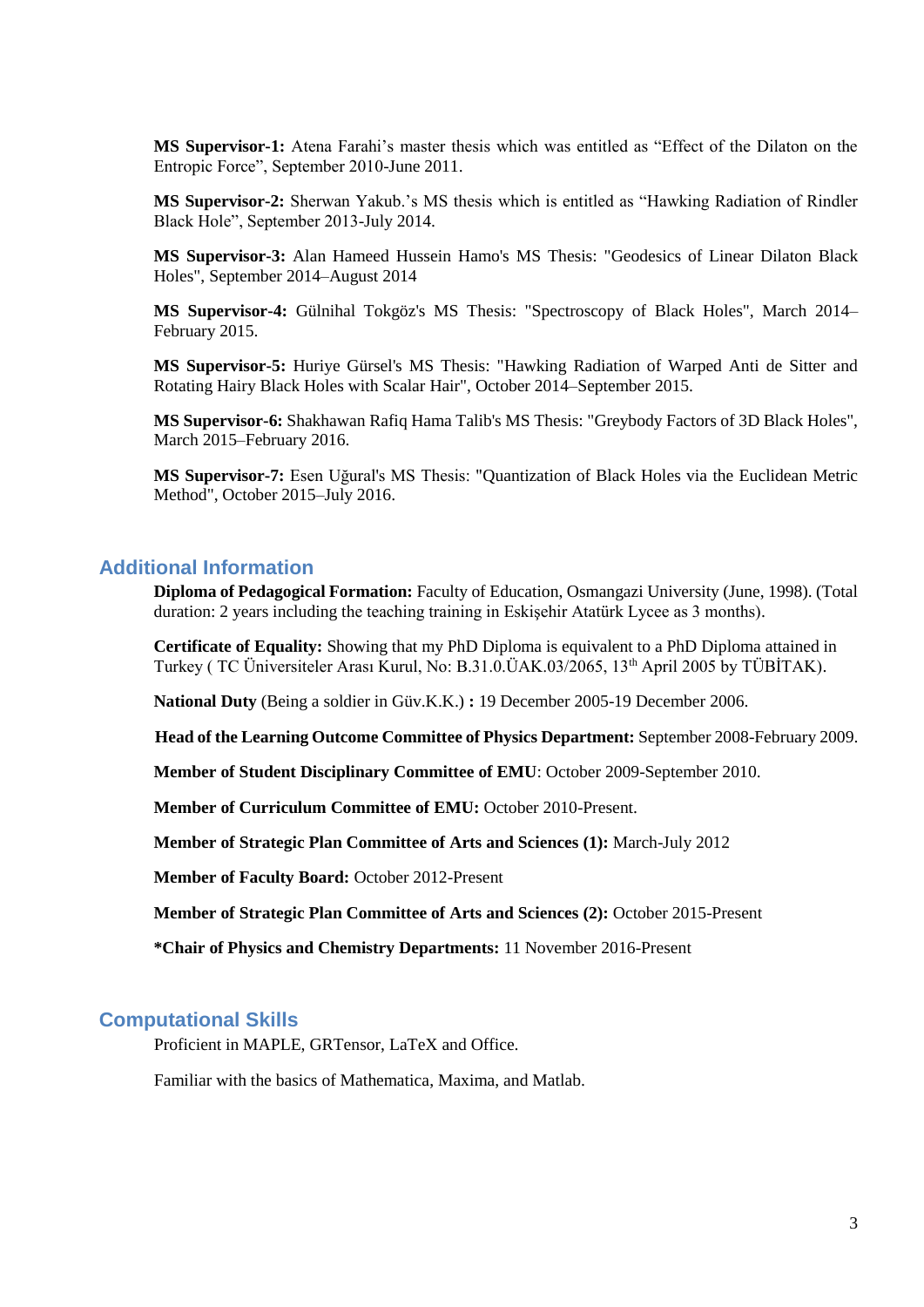## **Publications in Peer Reviewed Journals**

*(All of the following journals are indexed in SCI, SCI-Expanded and Emerging-SCI of Web of Science)*

[1] "*The Dirac Equation in the Bertotti-Robinson Space-Time*", I. Sakalli, Gen. Relativ. Gravit. **35**, 1321 (2003). **[SCI]**

[2] "*Cosmic Strings Coupled with a Massless Scalar Field*", O. Gurtug and I. Sakalli, Int. J. Theo. Phys., **42**, 1875 (2003). **[SCI]**

[3] "*New Singular and Nonsingular Colliding Wave Solutions in Einstein-Maxwell-Scalar Theory*", O. Gurtug, M. Halilsoy, and I. Sakalli, Gen. Relativ. Gravit. **35**, 2159 (2003). **[SCI]**

[4] "*Collision of Electromagnetic Shock Waves Coupled With Axion Waves: An Example*", I. Sakalli and M. Halilsoy, Classical Quant. Grav. **20**, 1417 (2003). **[SCI]**

[5] "*Solution of the Dirac Equation in the Near Horizon Geometry of an Extreme Kerr Black Hole*", I. Sakalli and M. Halilsoy, Phys. Rev. D **69**, 124012 (2004). **[SCI]**

[6] "*Chaos in Electrovac and Non-Abelian Plane Wave Spacetimes*", I. Sakalli and M. Halilsoy, Phys. Rev. D **74**, 067501 (2006). **[SCI]**

[7] "*Solution of the Dirac Equation in the Rotating Bertotti-Robinson Spacetime*", A. Al-Badawi and I. Sakalli, J. Math. Phys. **49**, 052501 (2008). **[SCI]**

[8] "*Effect of the Born-Infeld Parameter in Higher Dimensional Hawking Radiation*" , S.H. Mazharimousavi, I. Sakalli, and M. Halilsoy, Phys. Lett. B **672**, 177 (2009). **[SCI]**

[9] "*Exact Solutions to a Massive Charged Scalar Field Equation in the Magnetically Charged Stringy Black-Hole Geometry and Hawking Radiation*", I. Sakalli and A. Al-Badawi, Can. J. Phys. **87**, 349 (2009). **[SCI]**

[10] "*Hawking Radiation of Linear Dilaton Black Holes in Various Theories*", H. Pasaoglu and I. Sakalli, Int. J. Theo. Phys. **48**, 3517 (2009). **[SCI]**

[11] "*Dilatonic Interpolation Between Reissner-Nordström and Bertotti-Robinson Spacetimes with Physical Consequences*", S.H. Mazharimousavi, M. Halilsoy, I. Sakalli, and O. Gurtug, Classical Quant. Grav. **27**, 105005 (2010). **[SCI]**

[12] "*Quantization of Higher-Dimensional Linear Dilaton Black Hole Area/Entropy From Quasinormal Modes*", I. Sakalli, Int. J. Mod. Phys. A **26**, 2263 (2011); Erratum: Int. Jour.Mod. Phys. A **28** (12), (2013). **[SCI]**

[13] "*Chaos in Kundt Type-III Spacetimes*", I. Sakalli and M. Halilsoy, Chin. Phys. Lett. **28**, 070402 (2011). **[SCI]**

[14] "*Dilatonic Entropic Force*", I. Sakalli, Int. J. Theo. Phys. **50**, 2426 (2011). **[SCI]**

[15] "*Entropy Conservation of Linear Dilaton Black Holes in Quantum Corrected Hawking Radiation*", I.Sakalli, M. Halilsoy, and H. Pasaoglu, Int. J. Theo. Phys. **50**, 3212 (2011). **[SCI]**

[16] "*Fading Hawking Radiation*", I. Sakalli, M. Halilsoy, and H. Pasaoglu, Astrophys. Space Sci. **340** 155 (2012). **[SCI]**

[17] "*Effect of the Cosmological Constant in the Hawking Radiation of 3D Charged Dilaton Black Hole*", I. Sakalli, Astrophys. Space Sci. **340**, 317 (2012). **[SCI]**

[18] "*Quasinormal Modes of Charged Dilaton Black Holes and Their Entropy Spectra*", I. Sakalli, Mod. Phys. Lett. A **28**, 1350109 (2013). **[SCI]**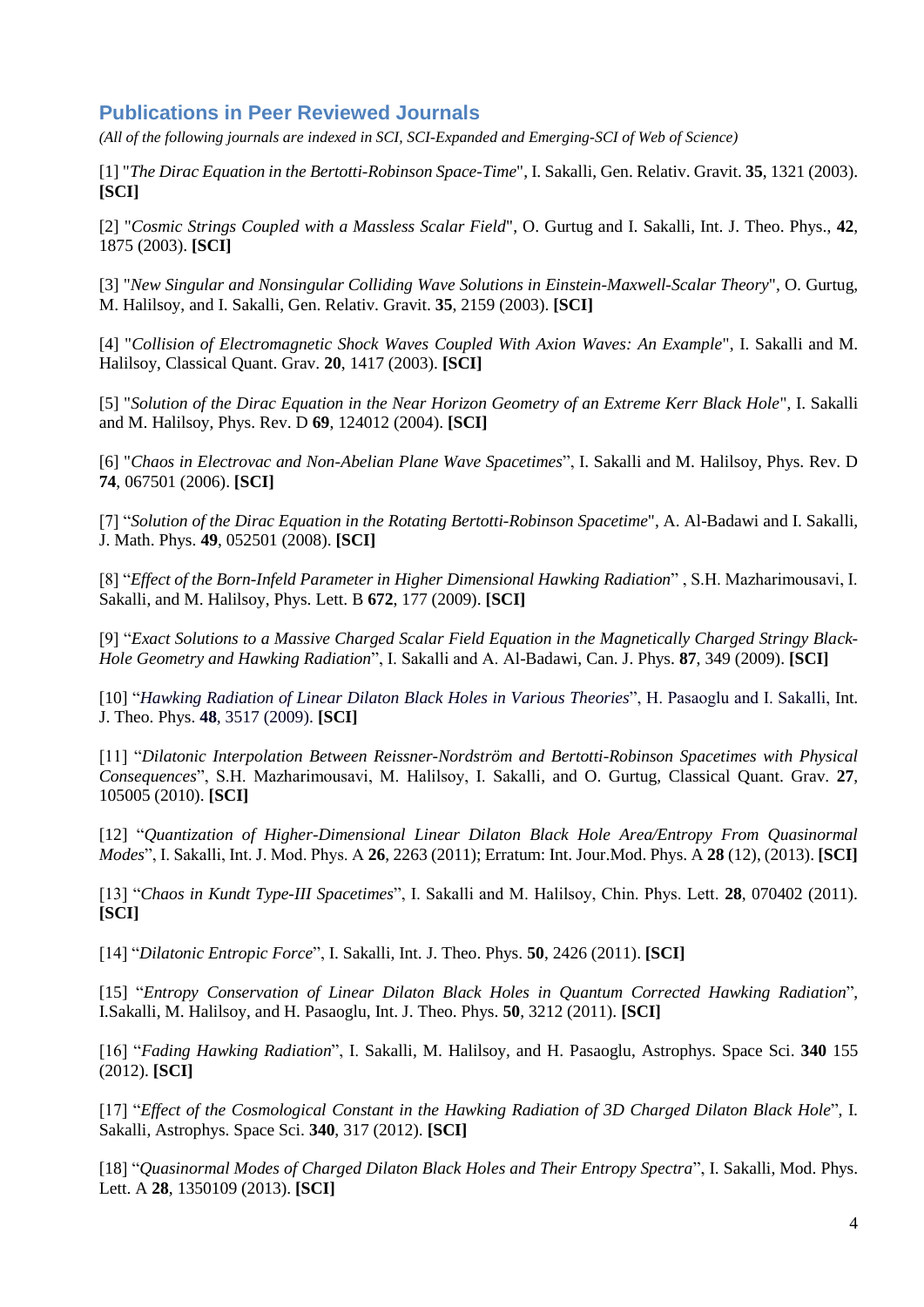[19] "*Effect of the Refractive Index on the Hawking Temperature: An Application of the Hamilton-Jacobi Method*" I. Sakalli and S.F. Mirekhtiary, J. Exp. Theor. Phys **117** (4), 656 (2013). **[SCI]**

[20] "*Hawking Radiation of Grumiller Black Hole*" S.F. Mirekhtiary and I. Sakalli, Comm. Theor. Phys. **61**, 558 (2014). **[SCI]**

[21] *"Gravitational Lensing Effect on the Hawking Radiation of Dyonic Black Holes"* I. Sakalli, A. Ovgun, and S.F. Mirekhtiary, Int. J. Geom. Methods Mod. Phys. **11**, 1450074 (2014). **[SCI-Expanded]**

[22] *"Spectroscopy of Rindler Modified Schwarzschild Black Hole",* "I. Sakalli and S.F. Mirekhtiary, Astrophys. Space Sci. **350**, 727 (2014). **[SCI]**

[23] "*Resonance Spectra of Caged Stringy Black Hole and Its Spectroscopy*", I. Sakalli and G. Tokgoz, Advances in High Energy Physics, vol. **2015**, Article ID 739153 (2015). **[SCI-Expanded]**

[24] "*Tunneling of Vector Particles From Lorentzian Wormholes in 3+1 Dimensions*", I. Sakalli and A. Ovgun, Eur. Phys. J. Plus **130**, 110 (2015). **[SCI]**

[25] "*Hawking Radiation of Spin-1 Particles From Three Dimensional Rotating Hairy Black Hole", I. Sakalli* and A. Ovgun, J. Exp. Theor. Phys. **121**, 404 (2015). **[SCI]**

[26] *"Uninformed Hawking Radiation",* I. Sakalli and A. Ovgun, Europhys. Lett. **110**, 10008 (2015). **[SCI]**

[27] *"Quantization of Rotating Linear Dilaton Black Holes",* I. Sakalli, Eur. Phys. J. C **75**, 144 (2015). **[SCI]**

[28] *"Gravitinos Tunneling From Traversable Lorentzian Wormholes"* I. Sakalli and A. Ovgun, Astrophys. Space Sci. **359**, 32 (2015). **[SCI]**

[29] *"Hawking Radiation of Massive Vector Particles From Warped AdS<sup>3</sup> Black Hole"* H. Gursel and I. Sakalli, Can. J. Phys. **93**, 1 (2016). **[SCI]**

[30] *"Absorption Cross-section and Decay Rate of Rotating Linear Dilaton Black Holes"* I. Sakalli and O. A. Aslan, Astropart. Phys. **74**, 73 (2016). **[SCI]**

[31] *"Quantum tunneling of massive spin-1 particles from non-stationary metrics"* I. Sakalli and A. Ovgun, Gen. Relativ. Gravit. **48**, 1 (2016). **[SCI]**

[32] *"Spectroscopy of rotating linear dilaton black holes from boxed quasinormal modes"* I. Sakalli and G. Tokgoz, Ann. Phys. (Berlin) **7-8**, 612 (2016). **[SCI]**

[33] "*Quantum tunneling from rotating black holes with scalar hair in three dimensions"*, I. Sakalli and H. Gursel, Eur. Phys. J. C **76**, 318 (2016). **[SCI]**

[34] "Hawking Radiation of Mass Generating Particles From Dyonic Reissner Nordström Black Hole", I. Sakalli and A. Ovgun, *Accepted for Publication* in J. Astrophys. Astron. *DOI: 10.1007/s12036-016-9397-6* (2016). **[SCI]**

[35] *"Exact Solutions to the Geodesic Equations of Linear Dilaton Black Holes"* A. H. H. Hamo and I. Sakalli, Turk. Jour. Phys. 40, 139 (2016). "*Special Issue: General Relativity and Related Topics*". **[Emerging-SCI]**

[36] *" Hawking radiation of non-asymptotically flat rotating black holes"*, I. Sakalli and O. A. Aslan, Astrophys. Space Sci. **361**, 128 (2016). **[SCI]**

[37] "*Black Hole Radiation Of Massive Spin-2 Particles In (3+1) Dimension*", I. Sakalli and A. Ovgun, Eur. Phys. J. Plus **131**, 184 (2016). **[SCI]**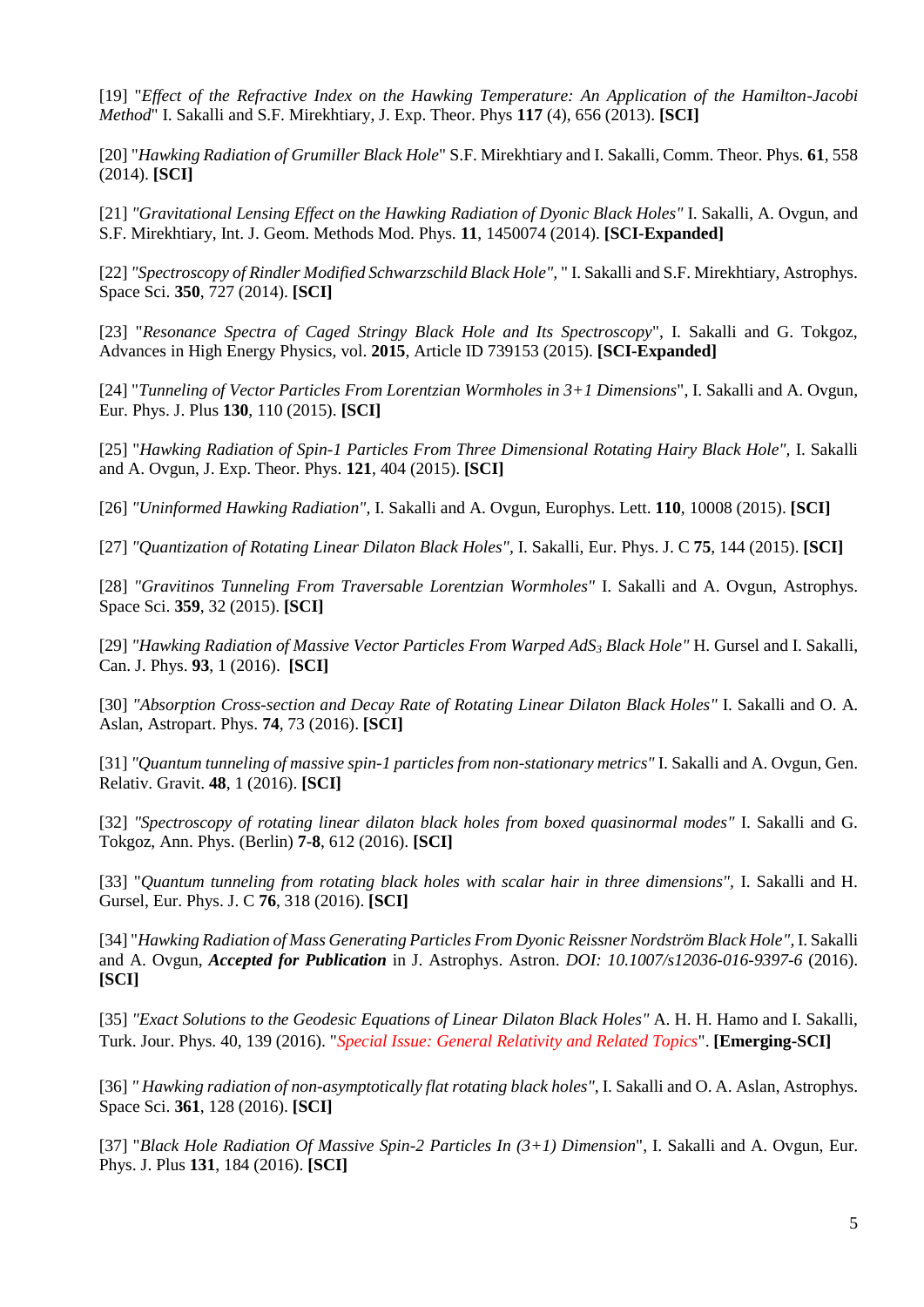[38] *" GUP Assisted Hawking Radiation of Rotating Acoustic Black Holes"*, I. Sakalli, A. Ovgun, and K. Jusufi, Astrophys. Space Sci. **361**, 330 (2016). **[SCI]**

[39] "*On a Particular Thin-shell Wormhole*", A. Ovgun and I. Sakalli, *THEORETICAL AND MATHEMATICAL PHYSICS Volume: 190 Issue: 1 Pages: 120-129 Published: JAN 2017*. **[SCI]**

[40] "*Analytical solutions in rotating linear dilaton black holes: resonant frequencies, quantization, greybody factor, and Hawking radiation*", I. Sakalli, *PHYSICAL REVIEW D Volume: 94 Issue: 8 Article Number: 084040 Published: OCT 26 2016*. **[SCI]**

[41] "*Hawking radiation and deflection of light from Rindler modified Schwarzschild black hole*" I. Sakalli, and A. Ovgun, EPL Volume: 118 Issue: 6 Article Number: 60006 Published: JUN 2017. **[SCI]**

[42] "Stationary scalar clouds around maximally rotating linear dilaton black holes" G. Tokgoz and I. Sakalli, CLASSICAL AND QUANTUM GRAVITY Volume: 34 Issue: 12 Article Number: 125007 Published: JUN 22 2017. **[SCI]**

[43] "Effect of Lorentz symmetry breaking on the deflection of light in a cosmic string spacetime" K. Jusufi, I. Sakalli, and A. Ovgun, PHYSICAL REVIEW D Volume: 96 Issue: 2 Article Number: 024040 Published: JUL 24 2017. **[SCI]**

[44] "Quantum tunneling and quasinormal modes in the spacetime of the Alcubierre warp drive" K. Jusufi, I. Sakalli, and A. Ovgun, GENERAL RELATIVITY AND GRAVITATION Volume: 50 Issue: 1 Article Number: 10 Published: JAN 2018. **[SCI]**

[45] "Eruptive Massive Vector Particles of 5-Dimensional Kerr-Godel Spacetime" I. Sakalli, and A. Ovgun, INTERNATIONAL JOURNAL OF THEORETICAL PHYSICS Volume: 57 Issue: 2 Pages: 322-328 Published: FEB 2018. **[SCI]**

[46] "Quantum tunneling and quasinormal modes in the spacetime of the Alcubierre warp drive" K. Jusufi, I. Sakalli, and A. Ovgun, GENERAL RELATIVITY AND GRAVITATION Volume: 50 Issue:1 Article Number: 10 Published: JAN 2018 **[SCI]**

[47] "Dirac and Klein-Gordon-Fock equations in Grumiller's spacetime" A. Al-Badawi and I. Sakalli, INTERNATIONAL JOURNAL OF GEOMETRIC METHODS IN MODERN PHYSICS Volume: 15 Issue: 4 Article Number: 1850051 Published: APR 2018 **[SCIE]**

[48] "Eruptive Massive Vector Particles of 5-Dimensional Kerr-Godel Spacetime" A. Ovgun and I. Sakalli, INTERNATIONAL JOURNAL OF THEORETICAL PHYSICS Volume: 57 Issue: 2 Pages: 322-328 Published: FEB 2018 **[SCI]**

[49] "Analytical solutions in a cosmic string Born-Infeld-dilaton black hole geometry: quasinormal modes and quantization" I. Sakalli, K. Jusufi, and A. Ovgun, GENERAL RELATIVITY AND GRAVITATION Volume: 50 Issue: 10 Article Number: UNSP 125 Published: OCT 2018 [**SCI**]

[50] "Spectroscopy of  $z = 0$  Lifshitz Black Hole" G. Tokgoz and I. Sakalli, ADVANCES IN HIGH ENERGY PHYSICS Volume: 2018 Article Number: 3270790 Published: 2018 [**SCIE**]

[51] "*Special Issue* Editorial: Black Holes: Insights and Enigmas" I. Sakalli, E. Guendelman, and D. Singleton, ADVANCES IN HIGH ENERGY PHYSICS Volume: 2018 Article Number: 5874973 Published: 2018 [**SCIE**]

[52] "Quasinormal modes of a Schwarzschild black hole immersed in an electromagnetic universe" A. Övgün, İ. Sakallı, and J. Saavedra, CHINESE PHYSICS C Volume: 42 Article Number: 105102 Published: 2018 [**SCIE**]

[53] "Shadow cast and Deflection angle of Kerr-Newman-Kasuya spacetime", A. Övgün, İ. Sakallı, and J. Saavedra, JCAP 10, 041 (2018) [**SCIE**]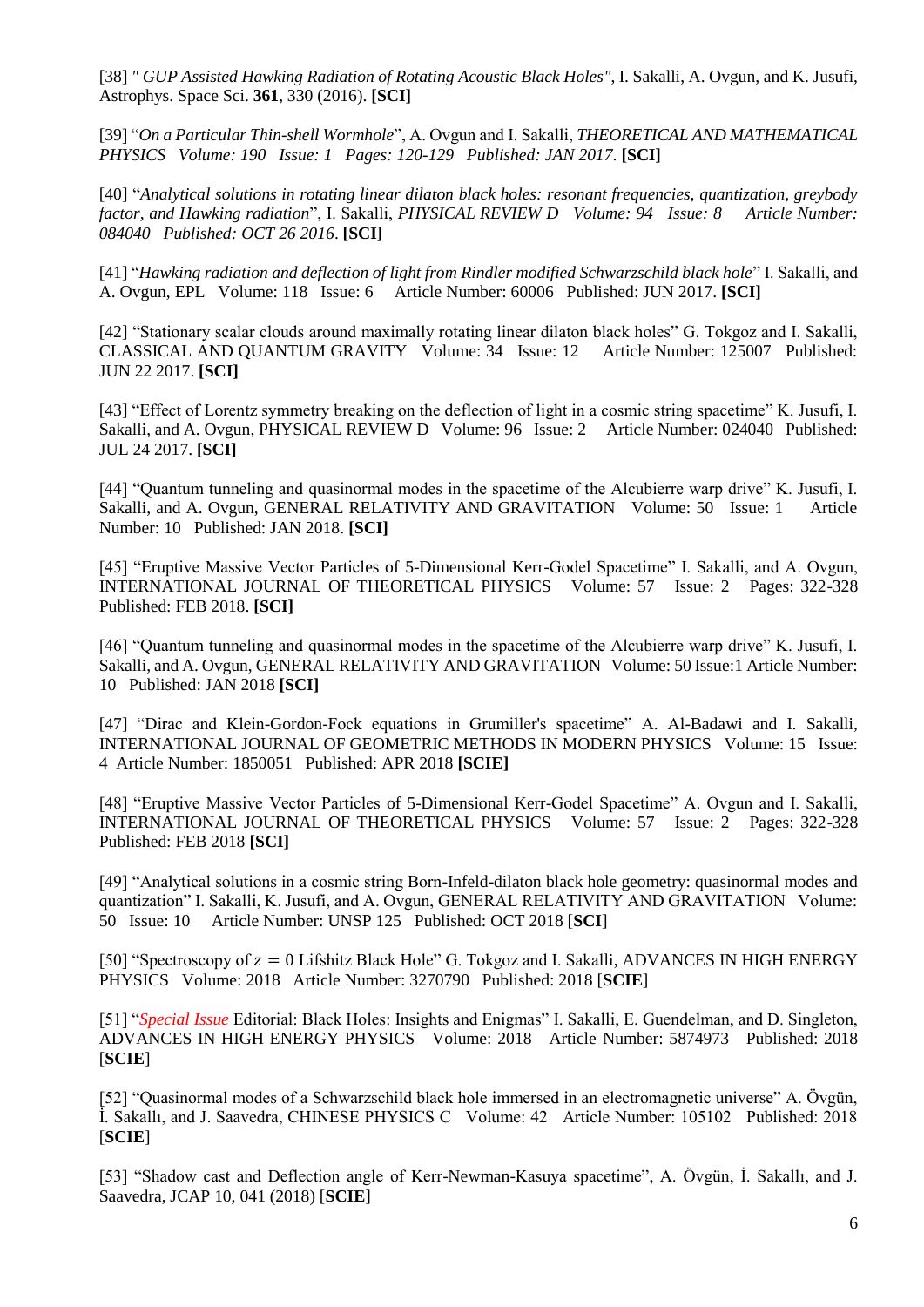[54] "Gravitational lensing under the effect of Weyl and bumblebee gravities: Applications of Gauss–Bonnet theorem" A. Övgün, K. Jusufi, and I. Sakalli, ANNALS OF PHYSICS, Ann. Phys. 399, 193 (2018) [**SCI**]

### **Unpublished E-prints**

[1] *"Scalar Field Solutions of Colliding Einstein-Maxwell Waves"*, M. Halilsoy and I. Sakalli, *ArXiv:gr-qc/ 0302011* (2003). (This study is *cited* by the *monograph* of*"Singular Null Hypersurfaces in General Relativity" C. Barrebes and P.A. Hogan*, World Scientific Publishing, (2003) (ISBN:981-238-737-4).

# **Reviewer for Journal Publications**

- [1] *Astroparticle Physics*
- [2] *Classical and Quantum Gravity*
- [3] *Annalen der Phyzik*
- [4] *International Journal of Theoretical Physics*
- [5] *Canadian Journal of Physics*
- [6] *Advances in High Energy Physics*
- [7] *Central European Journal of Physics*
- [8] *Springer Plus*
- [9] *Turkish Journal of Physics*
- [10] *Afyon Kocatepe Üniversitesi Fen ve Mühendislik Bilimleri Dergisi*

## **Reviewer for Book Publications**

[1] "Application of new cybernetics in molecular/mesoscopic physics" by Oleg Kupervasser

Springer Science+Business Media (Heidelberg/Germany)

## **List of co-authors' names appearing on the joint works**

- 1] Prof. Dr. Mustafa Halilsoy, Eastern Mediterranean University, North-Cyprus.
- 2] Prof. Dr. Özay Gürtuğ, Maltepe University, Turkey.
- 3] Prof. Dr. Joel Saavedra, PUCV, Chile.
- 4] Prof. Dr. Douglas Singleton, Fresno State University, USA.
- 5] Prof. Dr. Eduardo Guendelman, Ben-Gurion University of the Negev, Israel.
- 6] Prof. Dr. Ahmed Al-Badawi, Al-Hussein Bin Talal University, Jordan.
- 7] Assoc. Prof. Dr. S. Habib Mazharimousavi, Eastern Mediterranean University, North-Cyprus.
- 8] Assist. Prof. Dr. Seyedeh Fatemeh Mirekhtiary, Near East University, North-Cyprus.
- 9] Assist. Prof. Dr. Ali Övgün, Eastern Mediterranean University, North-Cyprus.
- 10] Dr. Kimet Jusufi, State University of Tetovo, Macedonia.
- 11] Dr. Hale Paşaoğlu, Eastern Mediterranean University, North-Cyprus.